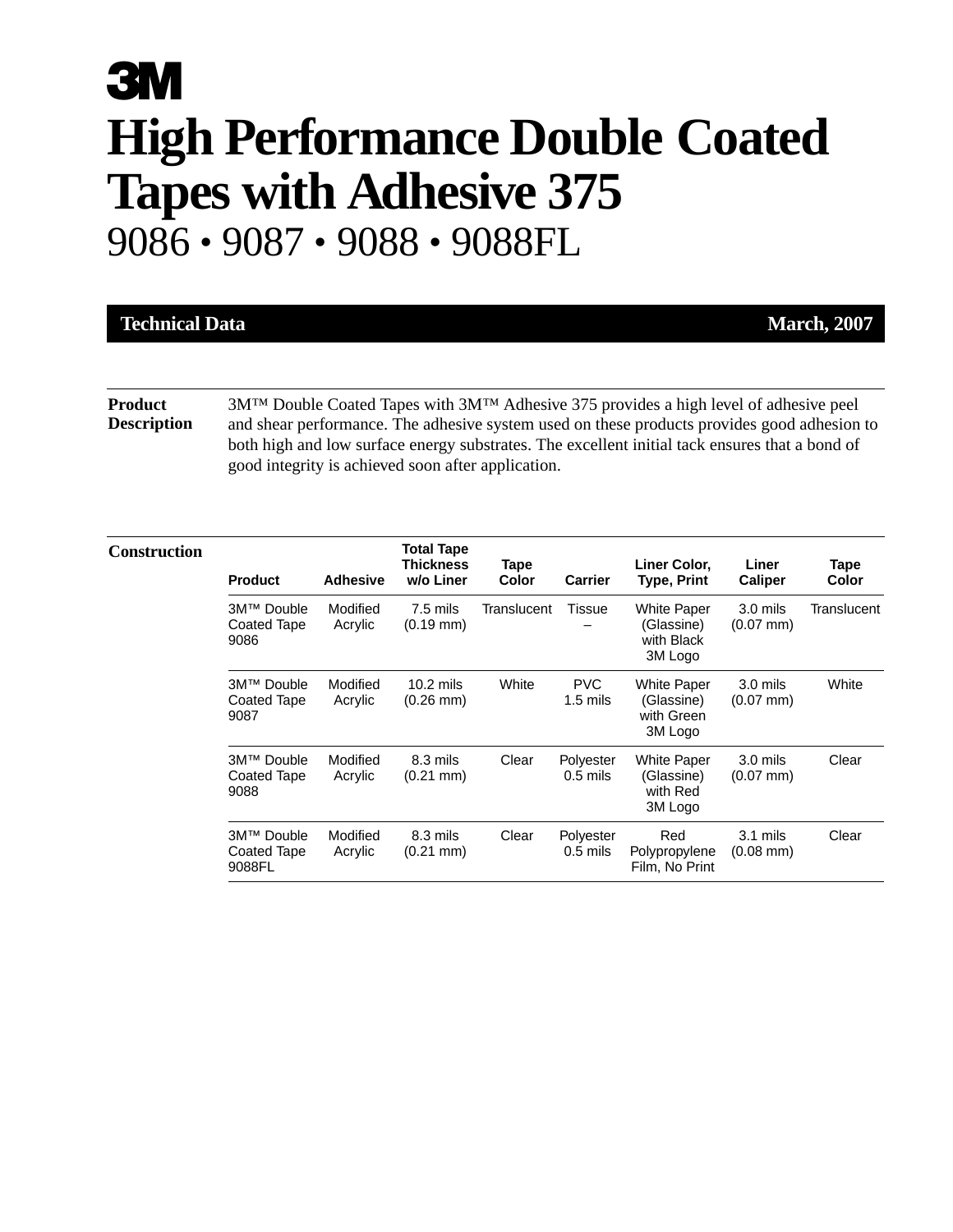### **3M**™ **High Performance Double Coated Tapes with Adhesive 375** 9086 • 9087 • 9088 • 9088FL

| <b>Typical Physical Properties</b> | Note: The following technical information and data should be considered representative |
|------------------------------------|----------------------------------------------------------------------------------------|
| and Performance                    | or typical only and should not be used for specification purposes.                     |
| <b>Characteristics</b>             |                                                                                        |

| <b>Typical</b>                                                                              |                                      | 3M™ Double Coated Tapes<br>9086<br>9088FL<br>9087<br>9088 |                          |                           |                           |  |  |
|---------------------------------------------------------------------------------------------|--------------------------------------|-----------------------------------------------------------|--------------------------|---------------------------|---------------------------|--|--|
| <b>Adhesion</b>                                                                             |                                      | Oz/in (N/10 mm)                                           | Oz/in (N/10 mm)          | Oz/in (N/10 mm)           | Oz/in (N/10 mm)           |  |  |
|                                                                                             | <b>Stainless Steel</b>               | 146<br>(16)                                               | 142<br>(16)              | 137<br>(15)               | 137<br>(15)               |  |  |
|                                                                                             | Polycarbonate                        | 162<br>(18)                                               | 146<br>(16)              | 155<br>(17)               | 155<br>(17)               |  |  |
| 180 Degree Peel<br>ASTM D3330<br>Modified, 2-mil<br>Aluminum Backing<br>(Faceside Adhesion) | <b>Glass</b>                         | 146<br>(16)                                               | 164<br>(18)              | 128<br>(14)               | 128<br>(14)               |  |  |
|                                                                                             | <b>ABS</b>                           | 137<br>(15)                                               | 146<br>(16)              | 119<br>(13)               | 119<br>(13)               |  |  |
|                                                                                             | <b>HDPE</b>                          | 68<br>(7)                                                 | 82<br>(9)                | 64<br>(7)                 | 64<br>(7)                 |  |  |
|                                                                                             | <b>High Pressure</b><br>Laminate     | 119<br>(13)                                               | 119<br>(13)              | 101<br>(11)               | 101<br>(11)               |  |  |
| <b>Typical Sheer</b><br><b>Performance</b>                                                  | <b>Temperature</b><br>Weight         | Minutes to<br>Failure                                     | Minutes to<br>Failure    | Minutes to<br>Failure     | Minutes to<br>Failure     |  |  |
|                                                                                             | 72°F (22°C)<br>1000g                 | 10,000                                                    | 10,000                   | 10,000                    | 10,000                    |  |  |
| ASTM D3654<br>modified (1-inch <sup>2</sup><br>sample size)                                 | 158°F (70°C)<br>500 <sub>g</sub>     | 10,000                                                    | 10,000                   | 10,000                    | 10,000                    |  |  |
|                                                                                             | 200°F (93°C)<br>500 <sub>g</sub>     |                                                           |                          | 10,000                    | 10,000                    |  |  |
| <b>Temperature</b>                                                                          | <b>Continuous</b><br>(Days/Weeks)    | 185°F<br>$(85^{\circ}C)$                                  | 158°F<br>$(70^{\circ}C)$ | 200°F<br>$(93^{\circ}C)$  | 200°F<br>$(93^{\circ}C)$  |  |  |
| <b>Performance</b>                                                                          | <b>Short Term</b><br>(Hours/Minutes) | 248°F<br>$(120^{\circ}C)$                                 | 185°F<br>$(85^{\circ}C)$ | 300°F<br>$(150^{\circ}C)$ | 300°F<br>$(150^{\circ}C)$ |  |  |
| <b>Solvent Resistance</b>                                                                   |                                      | Good                                                      | Good                     | Good                      | Good                      |  |  |
| <b>UV Resistance</b>                                                                        |                                      | Excellent                                                 | Excellent                | Excellent                 | Excellent                 |  |  |
| Plasticizer Resistance <sup>(1)</sup>                                                       |                                      | Good                                                      | Good                     | Good                      | Good                      |  |  |

**(1)**All products show good resistance to plasticizer migration. However due to the wide range of plasticizers available we strongly suggest that an evaluation is conducted prior to use to ensure compatibility. Sampling substrates with tape applied for 10 days at 158°F (70°C) will usually accelerate any potential problems. Plasticizers are typically found in materials such as polyvinyl chloride and some rubber products.

- 
- 
- 
- 
- Blind Manufacturers Print Finishing
- Furniture Trim Splicing
- **Application Ideas** POP Displays Plastic Extrusions
	- Metal Fabrication Blister Packs and Packaging
	- Sports Equipment Badge and Nameplates
	- Indoor/Outdoor Signs Fabric and Leather Stitching
		-
		-